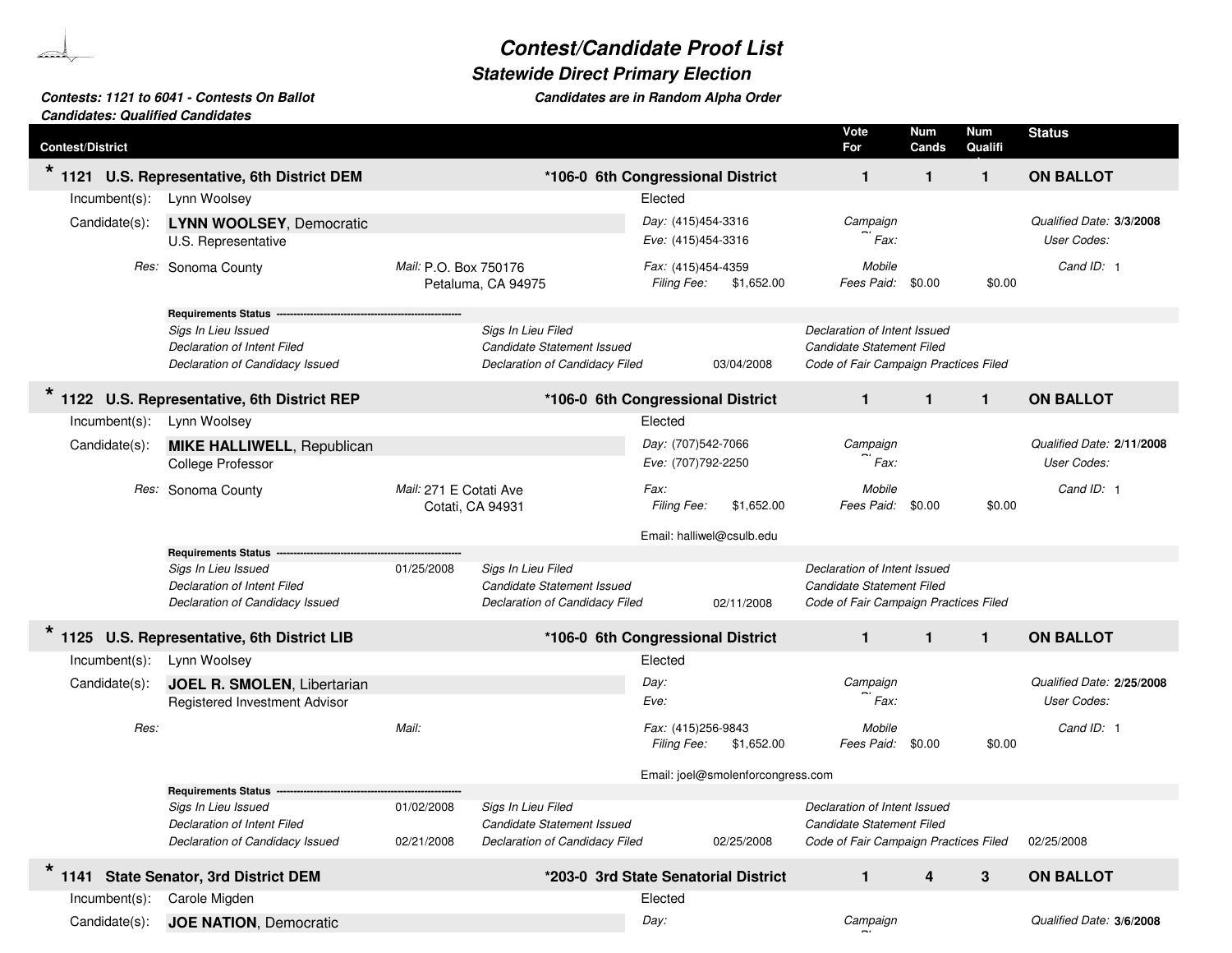|                  | Climate Change Advisor                                                                                              |                                                                                    | Eve:                                     |                               | Fax:                                                                                               |              |              | User Codes:                             |
|------------------|---------------------------------------------------------------------------------------------------------------------|------------------------------------------------------------------------------------|------------------------------------------|-------------------------------|----------------------------------------------------------------------------------------------------|--------------|--------------|-----------------------------------------|
|                  | Res: Sonoma County                                                                                                  | Mail: P.O. Box 9374<br>San Rafael, CA 94912                                        | Fax:<br>Filing Fee:                      | \$1,162.08                    | Mobile<br>Fees Paid:                                                                               | \$0.00       | \$0.00       | Cand ID: 4                              |
|                  | Partisan STATE SENATOR State Senator, 3rd District                                                                  |                                                                                    |                                          |                               |                                                                                                    |              |              |                                         |
| 1141             | <b>State Senator, 3rd District DEM</b><br><b>Requirements Status -</b>                                              |                                                                                    |                                          |                               | $\mathbf{1}$                                                                                       | 4            | 3            | <b>ON BALLOT</b>                        |
|                  | Sigs In Lieu Issued<br>Declaration of Intent Filed<br>Declaration of Candidacy Issued                               | Sigs In Lieu Filed<br>Candidate Statement Issued<br>Declaration of Candidacy Filed |                                          | 03/06/2008                    | Declaration of Intent Issued<br>Candidate Statement Filed<br>Code of Fair Campaign Practices Filed |              |              | 03/06/2008                              |
|                  | <b>CAROLE MIGDEN, Democratic</b>                                                                                    |                                                                                    | Day:                                     |                               | Campaign<br>Phone:                                                                                 |              |              | Qualified Date: 3/7/2008                |
|                  | <b>State Senator</b>                                                                                                |                                                                                    | Eve:                                     |                               | Fax:                                                                                               |              |              | User Codes:                             |
| Res:             | San Francisco County                                                                                                | Mail: 300 Third St #1505<br>San Francisco, CA 94107                                | Fax: (415)777-1002<br><b>Filing Fee:</b> | \$1,162.08                    | Mobile<br>Fees Paid: \$0.00                                                                        |              | \$0.00       | Cand ID: 3                              |
|                  |                                                                                                                     |                                                                                    |                                          | Email: carole@clickchange.com |                                                                                                    |              |              |                                         |
|                  | <b>Requirements Status</b><br>Sigs In Lieu Issued<br>Declaration of Intent Filed<br>Declaration of Candidacy Issued | Sigs In Lieu Filed<br>Candidate Statement Issued<br>Declaration of Candidacy Filed |                                          | 02/21/2008<br>03/07/2008      | Declaration of Intent Issued<br>Candidate Statement Filed<br>Code of Fair Campaign Practices Filed |              |              |                                         |
|                  | <b>MARK LENO, Democratic</b>                                                                                        |                                                                                    | Day:                                     |                               | Campaign<br>Phone:                                                                                 |              |              | Qualified Date: 3/7/2008                |
|                  | California State Legislator                                                                                         |                                                                                    | Eve:                                     |                               | Fax:                                                                                               |              |              | User Codes:                             |
|                  | Res: San Francisco County                                                                                           | Mail: P.O. Box 2892<br>Petaluma, CA 94953-2892                                     | Fax: (415)453-5366<br>Filing Fee:        | \$1,162.08                    | Mobile<br>Fees Paid: \$0.00                                                                        |              | \$0.00       | Cand ID: 1                              |
|                  |                                                                                                                     |                                                                                    | Email: info@markleno.com                 |                               |                                                                                                    |              |              |                                         |
|                  | <b>Requirements Status</b>                                                                                          |                                                                                    |                                          |                               |                                                                                                    |              |              |                                         |
|                  | Sigs In Lieu Issued<br>Declaration of Intent Filed                                                                  | 12/28/2007<br>Sigs In Lieu Filed<br>Candidate Statement Issued                     |                                          | 02/21/2008                    | Declaration of Intent Issued<br>Candidate Statement Filed                                          |              |              |                                         |
|                  | Declaration of Candidacy Issued                                                                                     | Declaration of Candidacy Filed                                                     |                                          | 03/07/2008                    | Code of Fair Campaign Practices Filed                                                              |              |              |                                         |
|                  | 1142 State Senator, 3rd District REP                                                                                |                                                                                    | *203-0 3rd State Senatorial District     |                               | $\mathbf{1}$                                                                                       | $\mathbf{1}$ | $\mathbf{1}$ | <b>ON BALLOT</b>                        |
| $Incumbent(s)$ : | Carole Migden                                                                                                       |                                                                                    | Elected                                  |                               |                                                                                                    |              |              |                                         |
| Candidate(s):    | <b>SASHI MC ENTEE, Republican</b><br><b>Small Business Consultant</b>                                               |                                                                                    | Day:<br>Eve:                             |                               | Campaign<br>Fax:                                                                                   |              |              | Qualified Date: 3/7/2008<br>User Codes: |
| Res:             |                                                                                                                     | Mail: PMB 527<br>775 E Blithedale Ave                                              | Fax:<br>Filing Fee:                      | \$1,162.08                    | Mobile<br>Fees Paid: \$0.00                                                                        |              | \$0.00       | Cand ID: 1                              |
|                  |                                                                                                                     | Mill Valley CA 94941-1554                                                          |                                          |                               |                                                                                                    |              |              |                                         |
|                  | <b>Requirements Status</b>                                                                                          |                                                                                    |                                          |                               |                                                                                                    |              |              |                                         |
|                  | Sigs In Lieu Issued                                                                                                 | Sigs In Lieu Filed                                                                 |                                          |                               | Declaration of Intent Issued                                                                       |              |              |                                         |
|                  | Declaration of Intent Filed<br>Declaration of Candidacy Issued                                                      | Candidate Statement Issued<br>Declaration of Candidacy Filed<br>03/05/2008         |                                          | 03/07/2008                    | Candidate Statement Filed<br>Code of Fair Campaign Practices Filed                                 |              |              | 03/07/2008                              |
|                  | 1145 State Senator, 3rd District LIB                                                                                |                                                                                    | *203-0 3rd State Senatorial District     |                               | $\mathbf{1}$                                                                                       | $\mathbf{2}$ | $\mathbf{1}$ | <b>ON BALLOT</b>                        |
| $Incumbent(s)$ : | Carole Migden                                                                                                       |                                                                                    | Elected                                  |                               |                                                                                                    |              |              |                                         |
|                  |                                                                                                                     |                                                                                    |                                          |                               |                                                                                                    |              |              |                                         |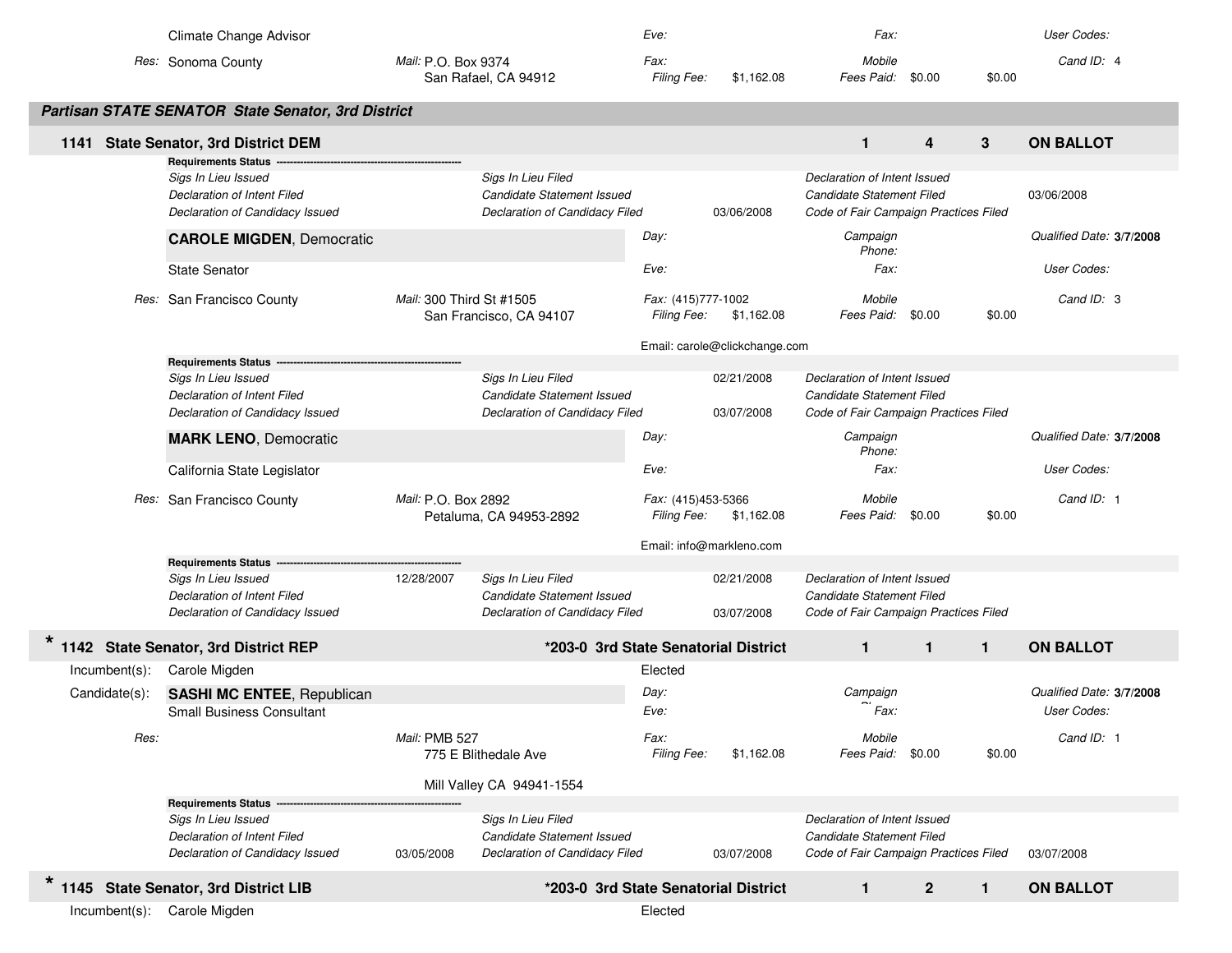| Candidate(s):    | No Ballot Designation                                                                                               |                         |                                                                                    | Day:<br>Eve:                             |                                   | Campaign<br>Fax:                                                                                   |                |              | Qualified Date: 3/21/2008<br>User Codes: |
|------------------|---------------------------------------------------------------------------------------------------------------------|-------------------------|------------------------------------------------------------------------------------|------------------------------------------|-----------------------------------|----------------------------------------------------------------------------------------------------|----------------|--------------|------------------------------------------|
| Res:             |                                                                                                                     | Mail:                   |                                                                                    | Fax:<br>Filing Fee:                      | \$1,162.08                        | Mobile<br>Fees Paid:                                                                               | \$0.00         | \$0.00       | Cand ID: 2                               |
|                  | <b>Partisan STATE SENATOR State Senator, 3rd District</b>                                                           |                         |                                                                                    |                                          |                                   |                                                                                                    |                |              |                                          |
|                  | 1145 State Senator, 3rd District LIB                                                                                |                         |                                                                                    |                                          |                                   | $\mathbf{1}$                                                                                       | $\overline{2}$ | $\mathbf{1}$ | <b>ON BALLOT</b>                         |
|                  | <b>Requirements Status</b><br>Sigs In Lieu Issued<br>Declaration of Intent Filed<br>Declaration of Candidacy Issued |                         | Sigs In Lieu Filed<br>Candidate Statement Issued<br>Declaration of Candidacy Filed |                                          |                                   | Declaration of Intent Issued<br>Candidate Statement Filed<br>Code of Fair Campaign Practices Filed |                |              |                                          |
| 1161             | Member State Assembly, 6th District DEM                                                                             |                         | *306-0 6th Assembly District                                                       |                                          |                                   | $\mathbf{1}$                                                                                       | $\mathbf{1}$   | $\mathbf{1}$ | <b>ON BALLOT</b>                         |
| $Incumbent(s)$ : | Jared William Huffman                                                                                               |                         |                                                                                    | Elected                                  |                                   |                                                                                                    |                |              |                                          |
| Candidate(s):    | <b>JARED HUFFMAN, Democratic</b><br>Incumbent                                                                       |                         |                                                                                    | Day:<br>Eve:                             |                                   | Campaign<br>Fax:                                                                                   |                |              | Qualified Date: 3/3/2008<br>User Codes:  |
| Res:             |                                                                                                                     | Mail:                   |                                                                                    | Fax: (415)456-3004<br><b>Filing Fee:</b> | \$1,162.08                        | Mobile<br>Fees Paid: \$0.00                                                                        |                | \$0.00       | Cand ID: 1                               |
|                  |                                                                                                                     |                         |                                                                                    |                                          | Email: jaredhuffman@sbcglobal.net |                                                                                                    |                |              |                                          |
|                  | <b>Requirements Status</b><br>Sigs In Lieu Issued<br>Declaration of Intent Filed<br>Declaration of Candidacy Issued | 02/22/2008              | Sigs In Lieu Filed<br>Candidate Statement Issued<br>Declaration of Candidacy Filed |                                          | 02/22/2008<br>03/03/2008          | Declaration of Intent Issued<br>Candidate Statement Filed<br>Code of Fair Campaign Practices Filed |                |              | 03/03/2008                               |
|                  | 1162 Member State Assembly, 6th District REP                                                                        |                         | *306-0 6th Assembly District                                                       |                                          |                                   | $\mathbf{1}$                                                                                       | $\mathbf{1}$   | $\mathbf{1}$ | <b>ON BALLOT</b>                         |
| $Incumbent(s)$ : | Jared William Huffman                                                                                               |                         |                                                                                    | Elected                                  |                                   |                                                                                                    |                |              |                                          |
| Candidate(s):    | <b>PAUL LAVERY, Republican</b><br>Businessman/Father                                                                |                         |                                                                                    | Day: (415)320-3303<br>Eve:               |                                   | Campaign<br>Fax:                                                                                   |                |              | Qualified Date: 3/7/2008<br>User Codes:  |
|                  |                                                                                                                     |                         |                                                                                    |                                          |                                   |                                                                                                    |                |              |                                          |
|                  | Res: 469 Fieldstone Dr<br>Novato, CA 94945                                                                          | Mail: 469 Fieldstone Dr | Novato, CA 94945                                                                   | Fax:<br>Filing Fee:                      | \$1,162.08                        | Mobile<br>Fees Paid: \$0.00                                                                        |                | \$0.00       | Cand ID: 1                               |
|                  | <b>Requirements Status</b>                                                                                          |                         |                                                                                    |                                          |                                   |                                                                                                    |                |              |                                          |
|                  | Sigs In Lieu Issued<br>Declaration of Intent Filed<br>Declaration of Candidacy Issued                               | 02/29/2008              | Sigs In Lieu Filed<br>Candidate Statement Issued<br>Declaration of Candidacy Filed |                                          | 03/07/2008                        | Declaration of Intent Issued<br>Candidate Statement Filed<br>Code of Fair Campaign Practices Filed |                |              | 03/07/2008                               |
| $\star$          | 1165 Member State Assembly, 6th District LIB                                                                        |                         | *306-0 6th Assembly District                                                       |                                          |                                   | $\mathbf{1}$                                                                                       | 1              | $\mathbf{1}$ | <b>ON BALLOT</b>                         |
| $Incumbent(s)$ : | Jared William Huffman                                                                                               |                         |                                                                                    | Elected                                  |                                   |                                                                                                    |                |              |                                          |
| Candidate(s):    | <b>TIMOTHY J. HANNAN, Libertarian</b><br>Attorney/Mediator/Arbitrator                                               |                         |                                                                                    | Day: (707)578-0903<br>Eve:               |                                   | Campaign<br>Fax:                                                                                   |                |              | Qualified Date: 3/5/2008<br>User Codes:  |
|                  | Res: Sonoma County                                                                                                  | Mail: 576 B St., #2-A   | Santa Rosa, CA 95401                                                               | Fax: (707)578-0607<br><b>Filing Fee:</b> | \$1,162.08                        | Mobile<br>Fees Paid: \$0.00                                                                        |                | \$0.00       | Cand ID: 1                               |
|                  |                                                                                                                     |                         |                                                                                    |                                          | Email: timothyhannan@aol.com      |                                                                                                    |                |              |                                          |
|                  | <b>Requirements Status -</b><br>Sigs In Lieu Issued                                                                 | 02/07/2008              | Sigs In Lieu Filed                                                                 |                                          |                                   | Declaration of Intent Issued                                                                       |                |              |                                          |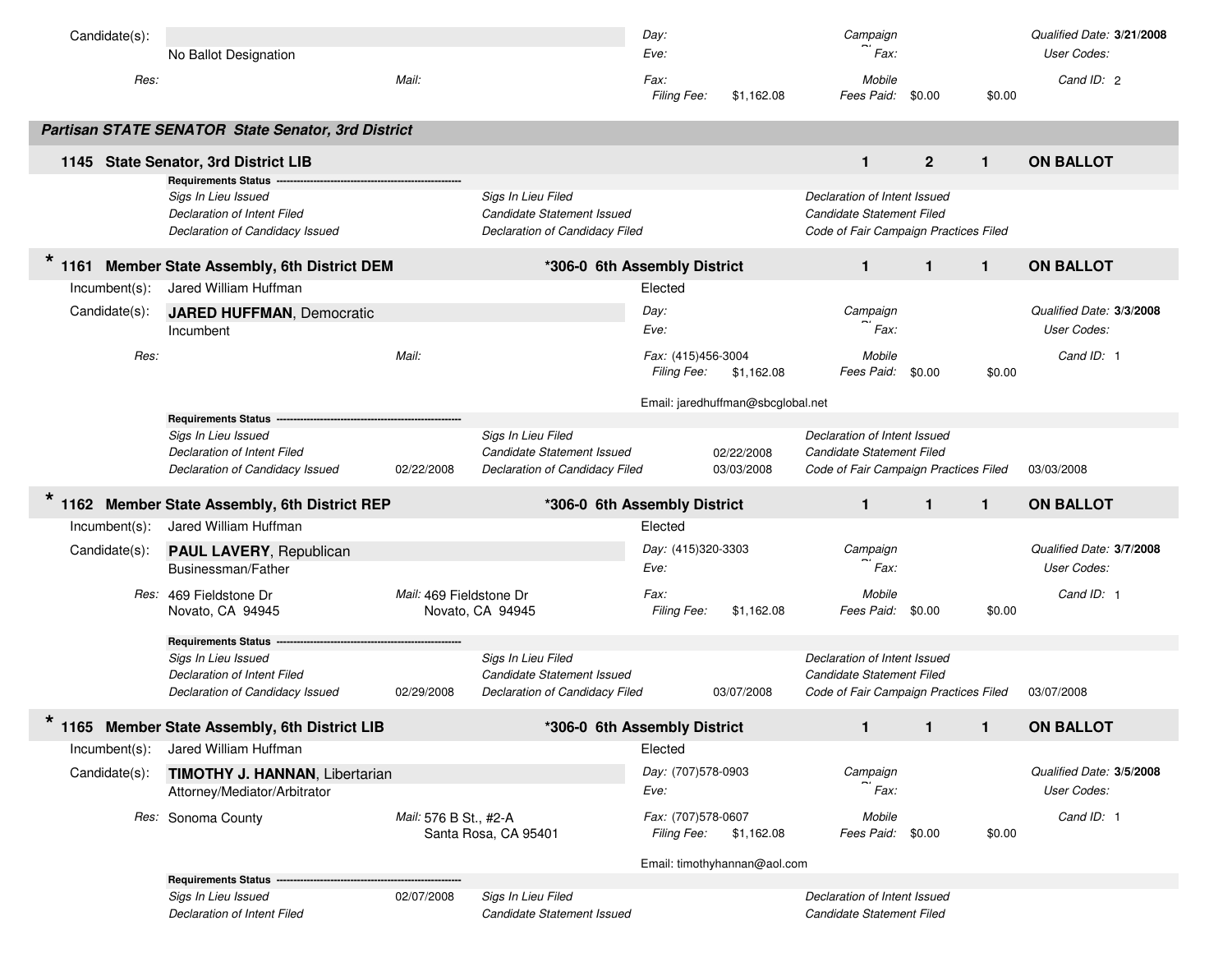03/05/2008 *of Candidacy Issued Declaration of Candidacy Filed Code of Fair Campaign Practices Filed*

|      |                  | 1311 Member, Co Central Comm, 1st Sup. Dist. - Dem. DE |                           | *401-0 1st Supervisorial District |                    |            | 5                                     | 8      | 6      | <b>ON BALLOT</b>          |
|------|------------------|--------------------------------------------------------|---------------------------|-----------------------------------|--------------------|------------|---------------------------------------|--------|--------|---------------------------|
|      | Incumbent(s):    | Larry A Paul                                           |                           |                                   | Elected            |            |                                       |        |        |                           |
|      |                  | Rose Mary Romano                                       |                           |                                   | Elected            |            |                                       |        |        |                           |
|      |                  | Paul M Cohen                                           |                           |                                   | Elected            |            |                                       |        |        |                           |
| 1311 |                  | Member, Co Central Comm, 1st Sup. Dist. - Dem. DE      |                           | *401-0 1st Supervisorial District |                    |            | 5                                     | 8      | 6      | <b>ON BALLOT</b>          |
|      | $Incumbent(s)$ : | Philip Jack Kranenburg                                 |                           |                                   | Elected            |            |                                       |        |        |                           |
|      |                  | Carol J Nelson                                         |                           |                                   | Elected            |            |                                       |        |        |                           |
|      | Candidate(s):    | L. M. ARNDT                                            |                           |                                   | Day: (415)472-1758 |            | Campaign                              |        |        | Qualified Date: 3/5/2008  |
|      |                  | Writer                                                 |                           |                                   | Eve:               |            | Fax:                                  |        |        | User Codes:               |
|      |                  | Res: 810 Idylberry Rd                                  | Mail: 810 Idylberry Rd    |                                   | Fax:               |            | Mobile                                |        |        | Cand ID: 4                |
|      |                  | San Rafael, CA 94903                                   |                           | San Rafael, CA 94903              | Filing Fee:        | \$0.00     | Fees Paid: \$0.00                     |        | \$0.00 |                           |
|      |                  | <b>Requirements Status</b>                             |                           |                                   |                    |            |                                       |        |        |                           |
|      |                  | Sigs In Lieu Issued                                    |                           | Sigs In Lieu Filed                |                    |            | Declaration of Intent Issued          |        |        |                           |
|      |                  | Declaration of Intent Filed                            |                           | Candidate Statement Issued        |                    |            | Candidate Statement Filed             |        |        |                           |
|      |                  | Declaration of Candidacy Issued                        | 02/20/2008                | Declaration of Candidacy Filed    |                    | 03/05/2008 | Code of Fair Campaign Practices Filed |        |        | 03/05/2008                |
|      |                  | <b>LARRY A. PAUL</b>                                   |                           |                                   | Day:               |            | Campaign<br>Phone:                    |        |        | Qualified Date: 3/7/2008  |
|      |                  | Incumbent                                              |                           |                                   | Eve:               |            | Fax:                                  |        |        | User Codes:               |
|      | Res:             |                                                        | Mail:                     |                                   | Fax:               |            | Mobile                                |        |        | Cand ID: 3                |
|      |                  |                                                        |                           |                                   | Filing Fee:        | \$0.00     | Fees Paid: \$0.00                     |        | \$0.00 |                           |
|      |                  | <b>Requirements Status</b>                             |                           |                                   |                    |            |                                       |        |        |                           |
|      |                  | Sigs In Lieu Issued                                    |                           | Sigs In Lieu Filed                |                    |            | Declaration of Intent Issued          |        |        |                           |
|      |                  | Declaration of Intent Filed                            |                           | Candidate Statement Issued        |                    |            | Candidate Statement Filed             |        |        |                           |
|      |                  | Declaration of Candidacy Issued                        | 02/19/2008                | Declaration of Candidacy Filed    |                    | 03/07/2008 | Code of Fair Campaign Practices Filed |        |        | 03/07/2008                |
|      |                  | <b>GREG BROCKBANK</b>                                  |                           |                                   | Day: (415)472-4400 |            | Campaign<br>Phone:                    |        |        | Qualified Date: 2/29/2008 |
|      |                  | Attorney/City Councilmember                            |                           |                                   | Eve:               |            | Fax:                                  |        |        | User Codes:               |
|      |                  | Res: 35 Saint Francis Ln                               | Mail: 35 Saint Francis Ln |                                   | Fax:               |            | Mobile                                |        |        | Cand ID: 1                |
|      |                  | San Rafael, CA 94901                                   |                           | San Rafael, CA 94901              | Filing Fee:        | \$0.00     | Fees Paid:                            | \$0.00 | \$0.00 |                           |
|      |                  | <b>Requirements Status</b>                             |                           |                                   |                    |            |                                       |        |        |                           |
|      |                  | Sigs In Lieu Issued                                    |                           | Sigs In Lieu Filed                |                    |            | Declaration of Intent Issued          |        |        |                           |
|      |                  | Declaration of Intent Filed                            |                           | Candidate Statement Issued        |                    |            | Candidate Statement Filed             |        |        |                           |
|      |                  | Declaration of Candidacy Issued                        | 02/11/2008                | Declaration of Candidacy Filed    |                    | 02/29/2008 | Code of Fair Campaign Practices Filed |        |        | 02/29/2008                |
|      |                  | <b>REGINA CAREY</b>                                    |                           |                                   | Day: (415)261-5052 |            | Campaign<br>Phone:                    |        |        | Qualified Date: 2/28/2008 |
|      |                  | <b>Community Volunteer</b>                             |                           |                                   | Eve:               |            | Fax:                                  |        |        | User Codes:               |
|      | Res:             |                                                        | Mail: PO Box 9535         |                                   | Fax:               |            | Mobile                                |        |        | Cand ID: 5                |
|      |                  |                                                        |                           | San Rafael CA 94912-9535          | Filing Fee:        | \$0.00     | Fees Paid: \$0.00                     |        | \$0.00 |                           |
|      |                  | <b>Requirements Status -</b>                           |                           |                                   |                    |            |                                       |        |        |                           |
|      |                  | Sigs In Lieu Issued                                    |                           | Sigs In Lieu Filed                |                    |            | Declaration of Intent Issued          |        |        |                           |
|      |                  | <b>Declaration of Intent Filed</b>                     |                           | Candidate Statement Issued        |                    |            | Candidate Statement Filed             |        |        |                           |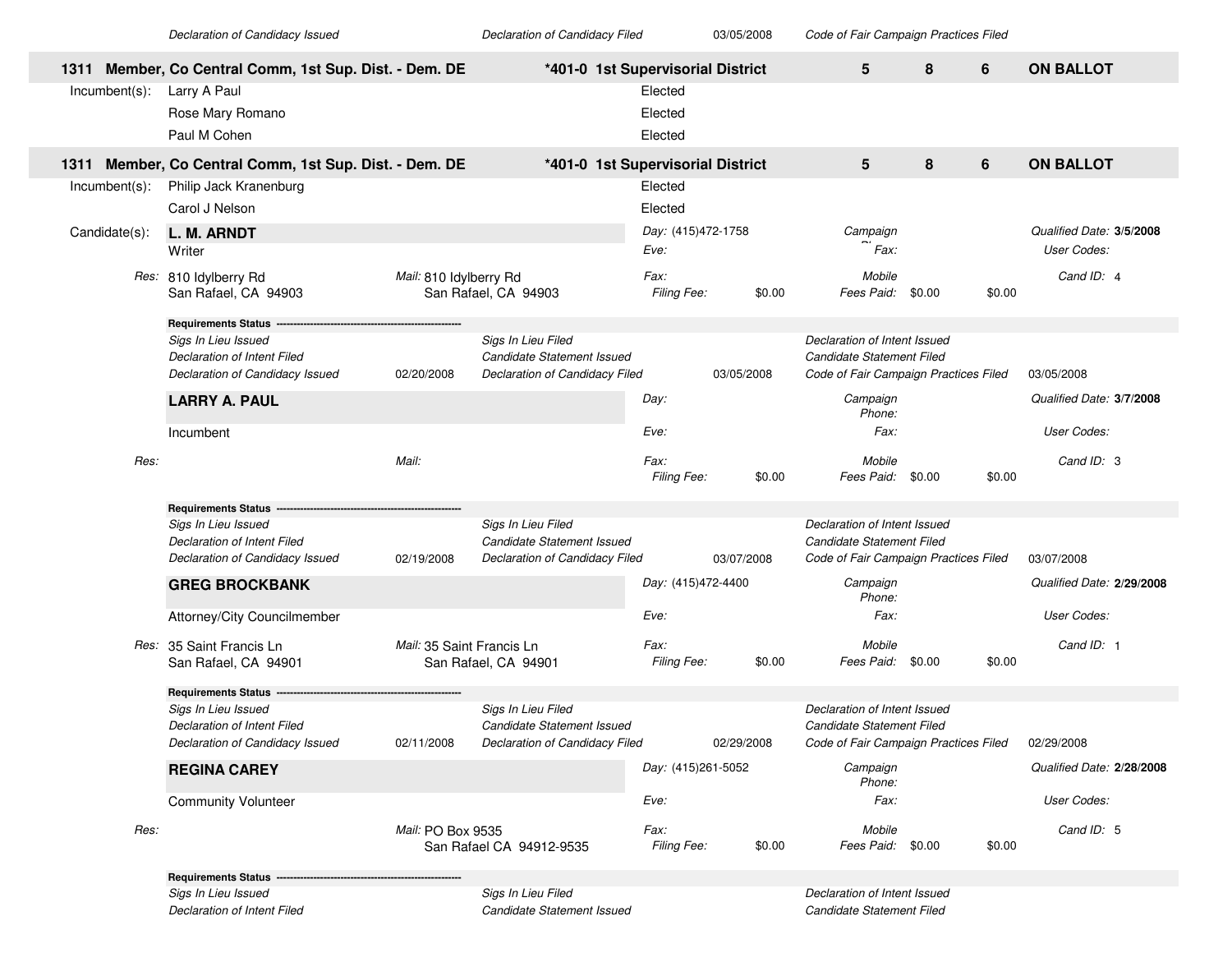|               | Declaration of Candidacy Issued                                                             | 02/22/2008           | Declaration of Candidacy Filed                   |                     | 02/28/2008 | Code of Fair Campaign Practices Filed |        |        | 02/28/2008                |
|---------------|---------------------------------------------------------------------------------------------|----------------------|--------------------------------------------------|---------------------|------------|---------------------------------------|--------|--------|---------------------------|
|               | <b>PAUL M. COHEN</b>                                                                        |                      |                                                  | Day:                |            | Campaign<br>Phone:                    |        |        | Qualified Date: 3/3/2008  |
|               | Incumbent                                                                                   |                      |                                                  | Eve:                |            | Fax:                                  |        |        | User Codes:               |
| Res:          |                                                                                             | Mail:                |                                                  | Fax:<br>Filing Fee: | \$0.00     | Mobile<br>Fees Paid:                  | \$0.00 | \$0.00 | Cand ID: 2                |
|               | Requirements Status ---                                                                     |                      |                                                  |                     |            |                                       |        |        |                           |
|               | Sigs In Lieu Issued                                                                         |                      | Sigs In Lieu Filed                               |                     |            | Declaration of Intent Issued          |        |        |                           |
|               | Declaration of Intent Filed                                                                 |                      | Candidate Statement Issued                       |                     |            | Candidate Statement Filed             |        |        |                           |
|               | Declaration of Candidacy Issued                                                             | 02/11/2008           | Declaration of Candidacy Filed                   |                     | 03/03/2008 | Code of Fair Campaign Practices Filed |        |        | 03/03/2008                |
|               | <b>RICHARD FOLDENAUER</b>                                                                   |                      |                                                  | Day:                |            | Campaign<br>Phone:                    |        |        | Qualified Date: 3/7/2008  |
|               | <b>Technical Educator/Consultant</b>                                                        |                      |                                                  | Eve:                |            | Fax:                                  |        |        | User Codes:               |
| Res:          |                                                                                             | Mail:                |                                                  | Fax:<br>Filing Fee: | \$0.00     | Mobile<br>Fees Paid:                  | \$0.00 | \$0.00 | Cand ID: 6                |
|               | Partisan COUNTY COMMITTEE Member, County Central Committee 1st Supervisorial District - Dem |                      |                                                  |                     |            |                                       |        |        |                           |
| 1311          | Member, Co Central Comm, 1st Sup. Dist. - Dem. DE                                           |                      |                                                  |                     |            | 5                                     | 8      | 6      | <b>ON BALLOT</b>          |
|               | <b>Requirements Status --</b>                                                               |                      |                                                  |                     |            | Declaration of Intent Issued          |        |        |                           |
|               | Sigs In Lieu Issued<br><b>Declaration of Intent Filed</b>                                   |                      | Sigs In Lieu Filed<br>Candidate Statement Issued |                     |            | Candidate Statement Filed             |        |        |                           |
|               | Declaration of Candidacy Issued                                                             | 03/03/2008           | Declaration of Candidacy Filed                   |                     | 03/07/2008 | Code of Fair Campaign Practices Filed |        |        | 03/07/2008                |
|               |                                                                                             |                      |                                                  |                     |            |                                       |        |        |                           |
|               |                                                                                             |                      |                                                  |                     |            |                                       |        |        |                           |
|               | 1312 Member, Co Central Comm, 1st Sup. Dist. - Rep. RE                                      |                      | *401-0 1st Supervisorial District                |                     |            | 5                                     | 4      | 3      | <b>ON BALLOT</b>          |
| Incumbent(s): | <b>Barbara Moore Howey</b>                                                                  |                      |                                                  | Elected             |            |                                       |        |        |                           |
|               | No Office Holder                                                                            |                      |                                                  | Elected             |            |                                       |        |        |                           |
|               | Mary Pat Featherstone                                                                       |                      |                                                  | Elected             |            |                                       |        |        |                           |
|               | No office holder                                                                            |                      |                                                  |                     |            |                                       |        |        |                           |
|               |                                                                                             |                      |                                                  | Elected             |            |                                       |        |        |                           |
|               | Thomas E Montgomery III                                                                     |                      |                                                  | Elected             |            |                                       |        |        |                           |
| Candidate(s): | <b>BARBARA HOWEY</b>                                                                        |                      |                                                  | Day:                |            | Campaign                              |        |        | Qualified Date: 3/6/2008  |
|               | Incumbent                                                                                   |                      |                                                  | Eve:                |            | Fax:                                  |        |        | User Codes:               |
| Res:          |                                                                                             | Mail:                |                                                  | Fax:                |            | Mobile                                |        |        | Cand ID: 5                |
|               |                                                                                             |                      |                                                  | Filing Fee:         | \$0.00     | Fees Paid:                            | \$0.00 | \$0.00 |                           |
|               | <b>Requirements Status --</b>                                                               |                      |                                                  |                     |            |                                       |        |        |                           |
|               | Sigs In Lieu Issued                                                                         |                      | Sigs In Lieu Filed                               |                     |            | Declaration of Intent Issued          |        |        |                           |
|               | Declaration of Intent Filed                                                                 |                      | Candidate Statement Issued                       |                     |            | Candidate Statement Filed             |        |        |                           |
|               | Declaration of Candidacy Issued                                                             | 02/28/2008           | Declaration of Candidacy Filed                   |                     | 03/06/2008 | Code of Fair Campaign Practices Filed |        |        | 03/06/2008                |
|               | THOMAS E. MONTGOMERY, III                                                                   |                      |                                                  | Day: (415)454-2934  |            | Campaign<br>Phone:                    |        |        | Qualified Date: 2/29/2008 |
|               | Incumbent                                                                                   |                      |                                                  | Eve:                |            | Fax:                                  |        |        | User Codes:               |
|               | Res: 1912 Grand Ave<br>San Rafael, CA 94901                                                 | Mail: 1912 Grand Ave | San Rafael, CA 94901                             | Fax:<br>Filing Fee: | \$0.00     | Mobile<br>Fees Paid: \$0.00           |        | \$0.00 | Cand ID: 3                |
|               | <b>Requirements Status</b>                                                                  |                      |                                                  |                     |            |                                       |        |        |                           |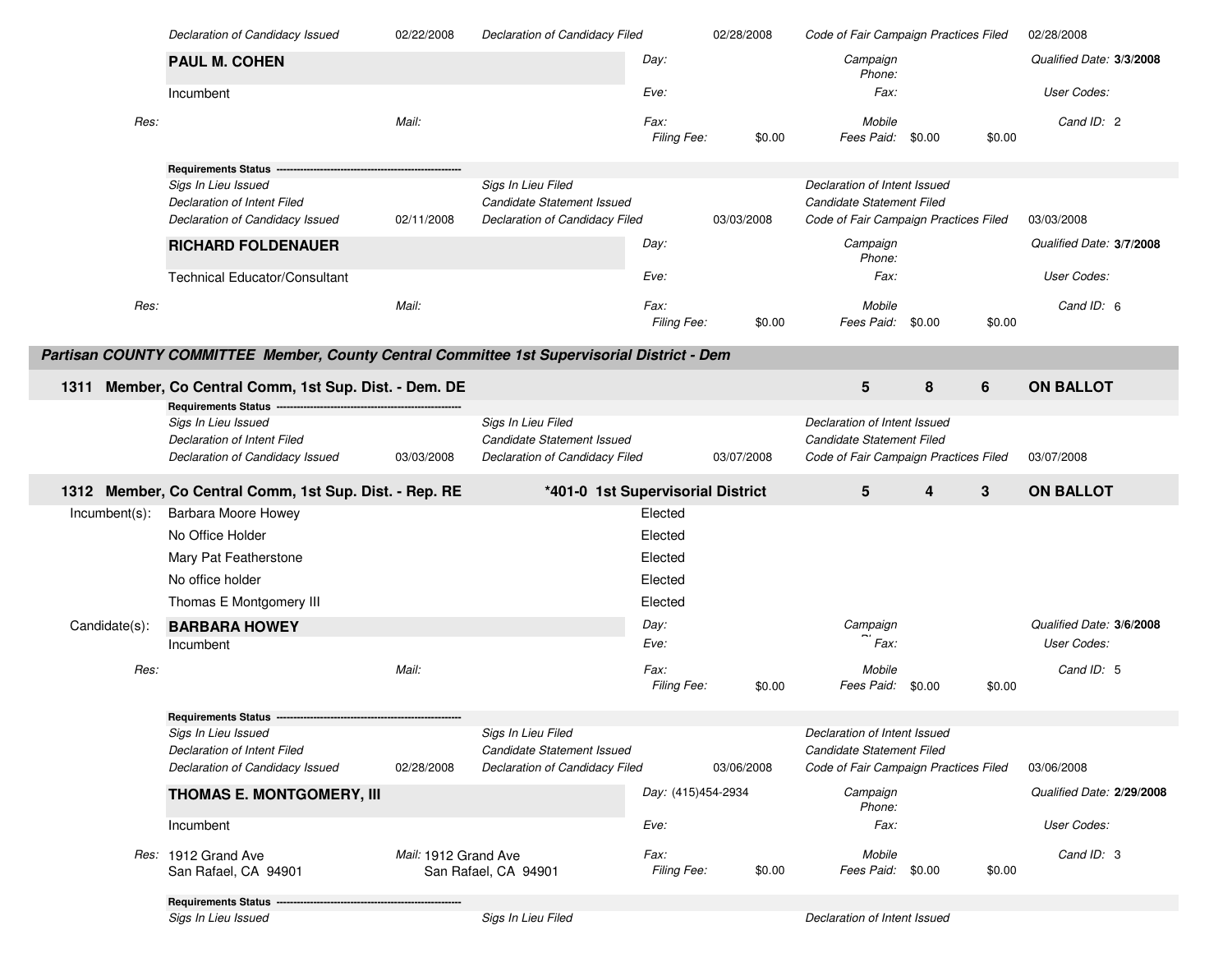|                  | Declaration of Intent Filed<br>Declaration of Candidacy Issued                              | 02/14/2008              | Candidate Statement Issued<br>Declaration of Candidacy Filed |                     | 02/29/2008 | Candidate Statement Filed<br>Code of Fair Campaign Practices Filed |        |        | 02/29/2008               |
|------------------|---------------------------------------------------------------------------------------------|-------------------------|--------------------------------------------------------------|---------------------|------------|--------------------------------------------------------------------|--------|--------|--------------------------|
|                  | <b>MARY PAT FEATHERSTONE</b>                                                                |                         |                                                              | Day: (415)454-3162  |            | Campaign                                                           |        |        | Qualified Date: 3/6/2008 |
|                  |                                                                                             |                         |                                                              |                     |            | Phone:                                                             |        |        |                          |
|                  | Incumbent                                                                                   |                         |                                                              | Eve:                |            | Fax:                                                               |        |        | User Codes:              |
|                  | Res: 41 La Vista Way<br>San Rafael, CA 94901                                                | Mail: 41 La Vista Way   | San Rafael, CA 94901                                         | Fax:<br>Filing Fee: | \$0.00     | Mobile<br>Fees Paid:                                               | \$0.00 | \$0.00 | Cand ID: 2               |
|                  | <b>Requirements Status</b>                                                                  |                         |                                                              |                     |            |                                                                    |        |        |                          |
|                  | Sigs In Lieu Issued<br>Declaration of Intent Filed                                          |                         | Sigs In Lieu Filed<br>Candidate Statement Issued             |                     |            | Declaration of Intent Issued<br>Candidate Statement Filed          |        |        |                          |
|                  | Declaration of Candidacy Issued                                                             | 02/12/2008              | Declaration of Candidacy Filed                               |                     | 03/06/2008 | Code of Fair Campaign Practices Filed                              |        |        | 03/06/2008               |
|                  | 1322 Member, Co Central Comm, 2nd Sup. Dist. - Rep. RE                                      |                         | *402-0 2nd Supervisorial District                            |                     |            | 5                                                                  | 4      | 4      | <b>ON BALLOT</b>         |
| $Incumbent(s)$ : | Morgan Kelley                                                                               |                         |                                                              | Elected             |            |                                                                    |        |        |                          |
|                  | Kevin William Krick                                                                         |                         |                                                              | Elected             |            |                                                                    |        |        |                          |
|                  | Vadim George Canby                                                                          |                         |                                                              | Elected             |            |                                                                    |        |        |                          |
|                  | George Hall Buckle                                                                          |                         |                                                              | Elected             |            |                                                                    |        |        |                          |
|                  | Mary Clare Lasher                                                                           |                         |                                                              | Elected             |            |                                                                    |        |        |                          |
|                  | Partisan COUNTY COMMITTEE Member, County Central Committee 2nd Supervisorial District - Rep |                         |                                                              |                     |            |                                                                    |        |        |                          |
|                  | 1322 Member, Co Central Comm, 2nd Sup. Dist. - Rep. RE                                      |                         |                                                              |                     |            | 5                                                                  | 4      | 4      | <b>ON BALLOT</b>         |
| Candidate(s):    | <b>GEORGE BUCKLE</b>                                                                        |                         |                                                              | Day: (415)485-2921  |            | Campaign                                                           |        |        | Qualified Date: 3/6/2008 |
|                  | Incumbent                                                                                   |                         |                                                              | Eve:                |            | Fax:                                                               |        |        | User Codes:              |
|                  | Res: 44 Indian Rock Ct                                                                      | Mail: 44 Indian Rock Ct |                                                              | Fax:                |            | Mobile                                                             |        |        | Cand ID: 4               |
|                  | San Anselmo, CA 94960                                                                       |                         | San Anselmo, CA 94960                                        | Filing Fee:         | \$0.00     | Fees Paid:                                                         | \$0.00 | \$0.00 |                          |
|                  | <b>Requirements Status</b>                                                                  |                         |                                                              |                     |            |                                                                    |        |        |                          |
|                  | Sigs In Lieu Issued                                                                         |                         | Sigs In Lieu Filed                                           |                     |            | Declaration of Intent Issued                                       |        |        |                          |
|                  | Declaration of Intent Filed<br>Declaration of Candidacy Issued                              | 02/29/2008              | Candidate Statement Issued<br>Declaration of Candidacy Filed |                     | 03/05/2008 | Candidate Statement Filed<br>Code of Fair Campaign Practices Filed |        |        | 03/05/2008               |
|                  | <b>VIC CANBY</b>                                                                            |                         |                                                              | Day:                |            | Campaign                                                           |        |        | Qualified Date: 3/6/2008 |
|                  |                                                                                             |                         |                                                              |                     |            | Phone:                                                             |        |        |                          |
|                  | Incumbent                                                                                   |                         |                                                              | Eve:                |            | Fax:                                                               |        |        | User Codes:              |
| Res:             |                                                                                             | Mail:                   |                                                              | Fax:                |            | Mobile                                                             |        |        | Cand ID: 2               |
|                  |                                                                                             |                         |                                                              | Filing Fee:         | \$0.00     | Fees Paid:                                                         | \$0.00 | \$0.00 |                          |
|                  | <b>Requirements Status</b>                                                                  |                         |                                                              |                     |            |                                                                    |        |        |                          |
|                  | Sigs In Lieu Issued                                                                         |                         | Sigs In Lieu Filed                                           |                     |            | Declaration of Intent Issued                                       |        |        |                          |
|                  | Declaration of Intent Filed<br>Declaration of Candidacy Issued                              | 02/15/2008              | Candidate Statement Issued<br>Declaration of Candidacy Filed |                     | 03/06/2008 | Candidate Statement Filed<br>Code of Fair Campaign Practices Filed |        |        | 03/06/2008               |
|                  | <b>MORGAN R. KELLEY</b>                                                                     |                         |                                                              | Day: (415)454-0600  |            | Campaign                                                           |        |        | Qualified Date: 3/5/2008 |
|                  |                                                                                             |                         |                                                              |                     |            | Phone:                                                             |        |        |                          |
|                  | Incumbent                                                                                   |                         |                                                              | Eve:                |            | Fax:                                                               |        |        | User Codes:              |
|                  | Res: 45 Bret Harte Rd                                                                       | Mail: 45 Bret Harte Rd  |                                                              | Fax:                |            | Mobile                                                             |        |        | Cand ID: 3               |
|                  | San Rafael, CA 94901                                                                        |                         | San Rafael, CA 94901                                         | Filing Fee:         | \$0.00     | Fees Paid: \$0.00                                                  |        | \$0.00 |                          |
|                  | Requirements Status --                                                                      |                         |                                                              |                     |            |                                                                    |        |        |                          |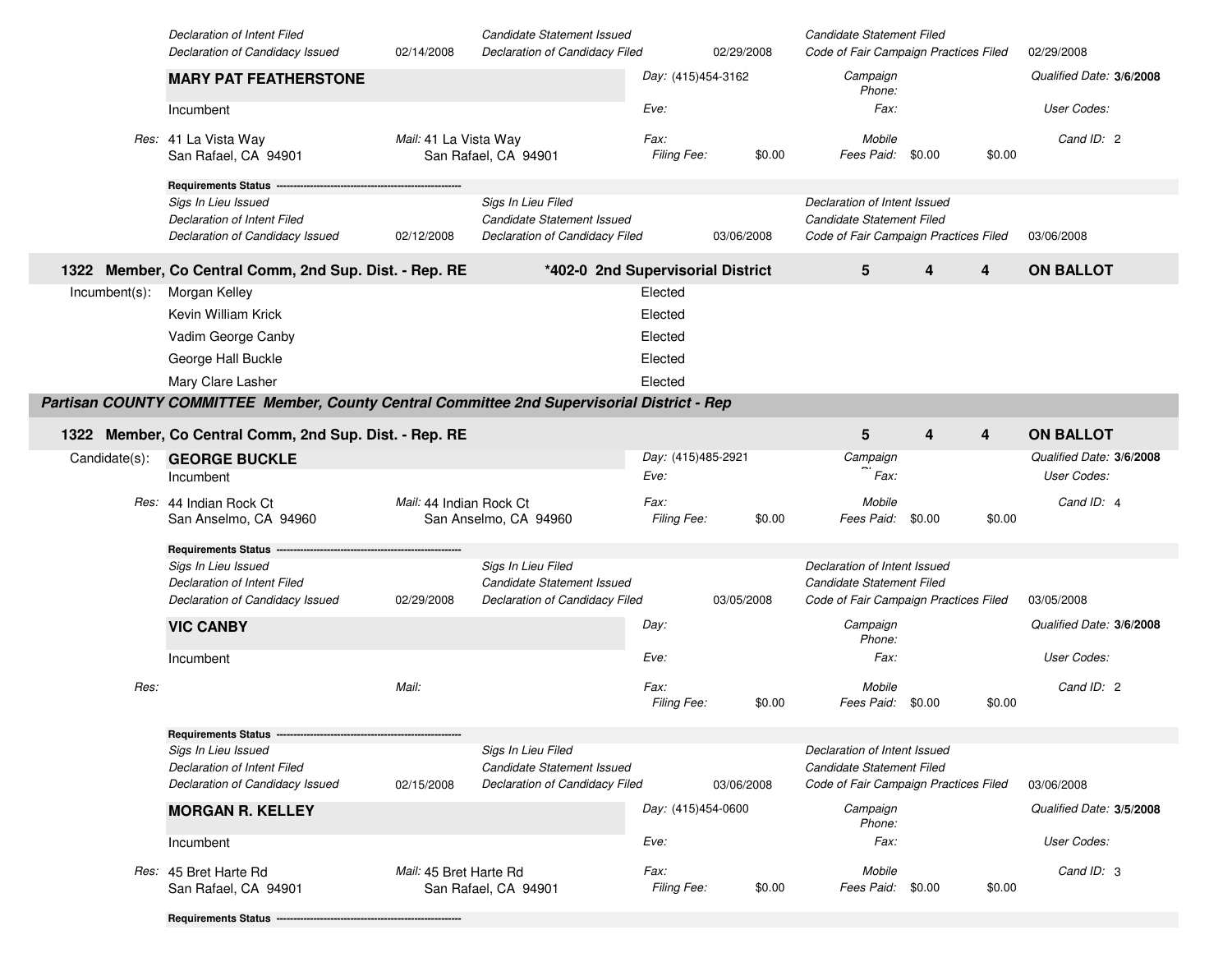|               | Sigs In Lieu Issued<br>Declaration of Intent Filed<br>Declaration of Candidacy Issued       | 02/27/2008 | Sigs In Lieu Filed<br>Candidate Statement Issued<br>Declaration of Candidacy Filed |                     | 03/05/2008 | Declaration of Intent Issued<br>Candidate Statement Filed<br>Code of Fair Campaign Practices Filed |                |                | 03/05/2008                |
|---------------|---------------------------------------------------------------------------------------------|------------|------------------------------------------------------------------------------------|---------------------|------------|----------------------------------------------------------------------------------------------------|----------------|----------------|---------------------------|
|               | <b>KEVIN KRICK</b>                                                                          |            |                                                                                    | Day:                |            | Campaign<br>Phone:                                                                                 |                |                | Qualified Date: 2/20/2008 |
|               | Incumbent                                                                                   |            |                                                                                    | Eve:                |            | Fax:                                                                                               |                |                | User Codes:               |
| Res:          |                                                                                             | Mail:      |                                                                                    | Fax:<br>Filing Fee: | \$0.00     | Mobile<br>Fees Paid:                                                                               | \$0.00         | \$0.00         | Cand ID: 1                |
|               | <b>Requirements Status</b>                                                                  |            |                                                                                    |                     |            |                                                                                                    |                |                |                           |
|               | Sigs In Lieu Issued                                                                         |            | Sigs In Lieu Filed                                                                 |                     |            | Declaration of Intent Issued                                                                       |                |                |                           |
|               | Declaration of Intent Filed<br>Declaration of Candidacy Issued                              | 02/13/2008 | Candidate Statement Issued<br>Declaration of Candidacy Filed                       |                     | 02/20/2008 | Candidate Statement Filed<br>Code of Fair Campaign Practices Filed                                 |                |                | 02/20/2008                |
|               | 1332 Member, Co Central Comm, 3rd Sup. Dist. - Rep. RE                                      |            | *403-0 3rd Supervisorial District                                                  |                     |            | 5                                                                                                  | $\overline{2}$ | $\overline{2}$ | <b>ON BALLOT</b>          |
| Incumbent(s): | No Office Holder                                                                            |            |                                                                                    | Elected             |            |                                                                                                    |                |                |                           |
|               | Mark Daniel Hill                                                                            |            |                                                                                    | Elected             |            |                                                                                                    |                |                |                           |
|               | Carolyn F Patrick                                                                           |            |                                                                                    | Elected             |            |                                                                                                    |                |                |                           |
| Candidate(s): | <b>CAROLYN PATRICK</b>                                                                      |            |                                                                                    | Day:                |            | Campaign                                                                                           |                |                | Qualified Date: 3/7/2008  |
|               | Incumbent                                                                                   |            |                                                                                    | Eve:                |            | Fax:                                                                                               |                |                | User Codes:               |
| Res:          |                                                                                             | Mail:      |                                                                                    | Fax:                |            | Mobile                                                                                             |                |                | Cand ID: 1                |
|               |                                                                                             |            |                                                                                    | Filing Fee:         | \$0.00     | Fees Paid:                                                                                         | \$0.00         | \$0.00         |                           |
|               |                                                                                             |            |                                                                                    |                     |            |                                                                                                    |                |                |                           |
|               | Partisan COUNTY COMMITTEE Member, County Central Committee 3rd Supervisorial District - Rep |            |                                                                                    |                     |            |                                                                                                    |                |                |                           |
|               |                                                                                             |            |                                                                                    |                     |            | 5                                                                                                  |                | $\mathbf{2}$   | <b>ON BALLOT</b>          |
|               | 1332 Member, Co Central Comm, 3rd Sup. Dist. - Rep. RE<br>Requirements Status -------       |            |                                                                                    |                     |            |                                                                                                    | $\mathbf{2}$   |                |                           |
|               | Sigs In Lieu Issued                                                                         |            | Sigs In Lieu Filed                                                                 |                     |            | Declaration of Intent Issued                                                                       |                |                |                           |
|               | Declaration of Intent Filed<br>Declaration of Candidacy Issued                              | 02/25/2008 | Candidate Statement Issued<br>Declaration of Candidacy Filed                       |                     | 03/07/2008 | Candidate Statement Filed<br>Code of Fair Campaign Practices Filed                                 |                |                | 03/07/2008                |
|               | <b>VIRGINIA RULON-MILLER</b>                                                                |            |                                                                                    | Day:                |            | Campaign                                                                                           |                |                | Qualified Date: 3/7/2008  |
|               | Consultant                                                                                  |            |                                                                                    | Eve:                |            | Phone:<br>Fax:                                                                                     |                |                | User Codes:               |
| Res:          |                                                                                             | Mail:      |                                                                                    | Fax:                |            | Mobile                                                                                             |                |                | Cand ID: 2                |
|               |                                                                                             |            |                                                                                    | Filing Fee:         | \$0.00     | Fees Paid:                                                                                         | \$0.00         | \$0.00         |                           |
|               | <b>Requirements Status --</b>                                                               |            |                                                                                    |                     |            |                                                                                                    |                |                |                           |
|               | Sigs In Lieu Issued                                                                         |            | Sigs In Lieu Filed                                                                 |                     |            | Declaration of Intent Issued                                                                       |                |                |                           |
|               | Declaration of Intent Filed                                                                 |            | Candidate Statement Issued                                                         |                     |            | Candidate Statement Filed                                                                          |                |                |                           |
|               | Declaration of Candidacy Issued                                                             | 02/27/2008 | Declaration of Candidacy Filed                                                     |                     | 03/07/2008 | Code of Fair Campaign Practices Filed                                                              |                |                | 03/07/2008                |
|               | 1342 Member, Co Central Comm, 4th Sup. Dist. - Rep. RE                                      |            | *404-0 4th Supervisorial District                                                  |                     |            | 3                                                                                                  | $\overline{2}$ | $\mathbf{2}$   | <b>ON BALLOT</b>          |
| Incumbent(s): | No Office Holder                                                                            |            |                                                                                    | Elected             |            |                                                                                                    |                |                |                           |
|               | Raymond Sean Randolph                                                                       |            |                                                                                    | Elected             |            |                                                                                                    |                |                |                           |
|               | John M Kushwara                                                                             |            |                                                                                    | Elected             |            |                                                                                                    |                |                |                           |
|               | No Office Holder                                                                            |            |                                                                                    | Elected             |            |                                                                                                    |                |                |                           |
| Candidate(s): | <b>MICHAEL HARTNETT</b>                                                                     |            |                                                                                    | Day:                |            | Campaign<br>Fax:                                                                                   |                |                | Qualified Date: 3/6/2008  |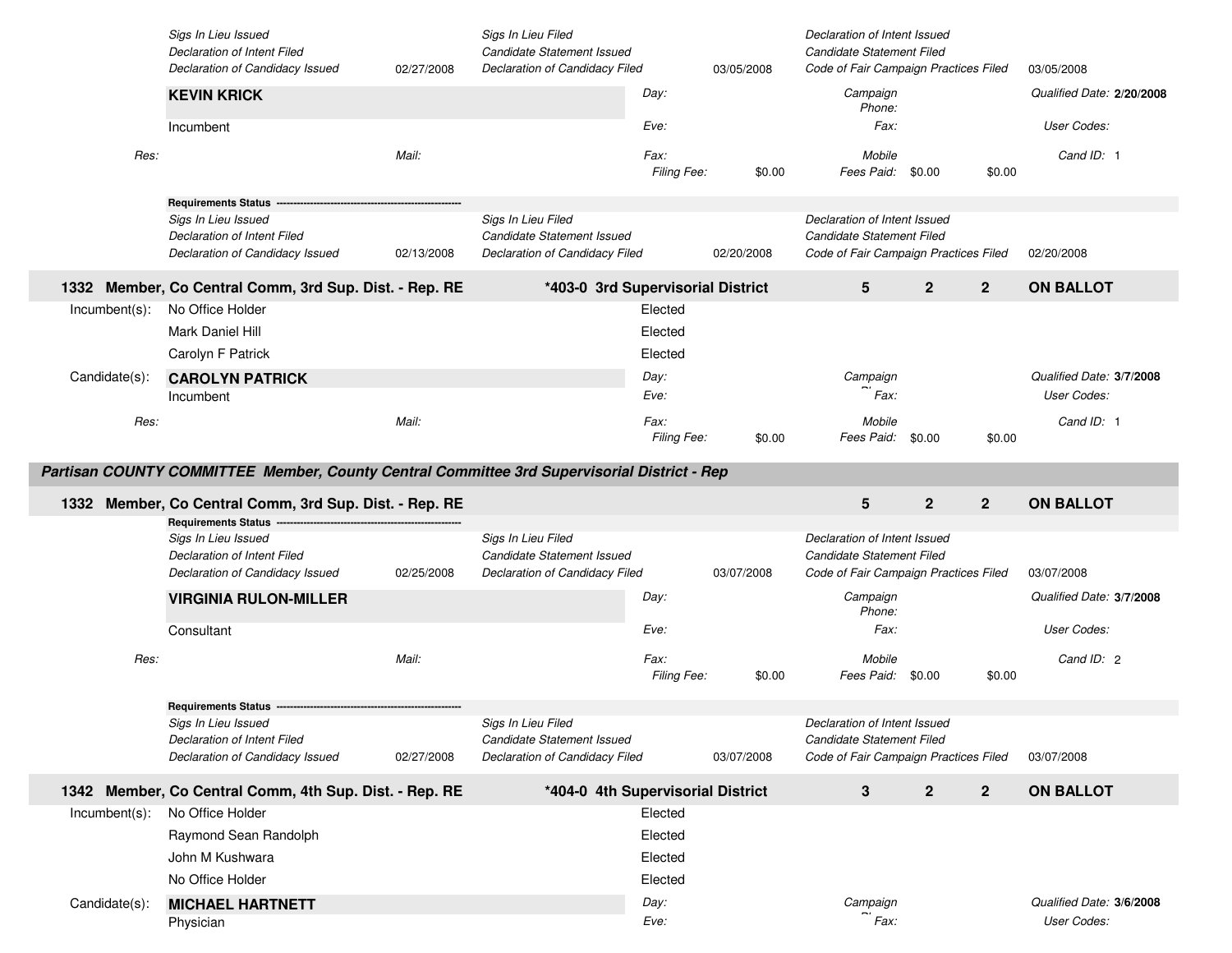| Res:                               |                                                                                             | Mail:               |                                                              | Fax:<br>Filing Fee:        | \$0.00                   | Mobile<br>Fees Paid:                                               | \$0.00       | \$0.00       | Cand ID: 2                |
|------------------------------------|---------------------------------------------------------------------------------------------|---------------------|--------------------------------------------------------------|----------------------------|--------------------------|--------------------------------------------------------------------|--------------|--------------|---------------------------|
|                                    | <b>Requirements Status</b>                                                                  |                     |                                                              |                            |                          |                                                                    |              |              |                           |
|                                    | Sigs In Lieu Issued                                                                         |                     | Sigs In Lieu Filed                                           |                            |                          | Declaration of Intent Issued                                       |              |              |                           |
|                                    | Declaration of Intent Filed                                                                 |                     | Candidate Statement Issued                                   |                            |                          | Candidate Statement Filed                                          |              |              |                           |
|                                    | Declaration of Candidacy Issued                                                             | 02/29/2008          | Declaration of Candidacy Filed                               |                            | 03/06/2008               | Code of Fair Campaign Practices Filed                              |              |              | 03/06/2008                |
|                                    | <b>WAYNE CONROY</b>                                                                         |                     |                                                              | Day: (707) 878-2825        |                          | Campaign<br>Phone:                                                 |              |              | Qualified Date: 3/7/2008  |
|                                    | No Ballot Designation                                                                       |                     |                                                              | Eve:                       |                          | Fax:                                                               |              |              | User Codes:               |
|                                    | Res: 125 Valley Ave<br>Tomales, CA 94971                                                    | Mail: PO Box 1      | Tomales CA 94971-0001                                        | Fax:<br>Filing Fee:        | \$0.00                   | Mobile<br>Fees Paid:                                               | \$0.00       | \$0.00       | Cand ID: 1                |
|                                    | <b>Requirements Status</b>                                                                  |                     |                                                              |                            |                          |                                                                    |              |              |                           |
|                                    | Sigs In Lieu Issued                                                                         |                     | Sigs In Lieu Filed                                           |                            |                          | Declaration of Intent Issued                                       |              |              |                           |
|                                    | Declaration of Intent Filed                                                                 |                     | Candidate Statement Issued<br>Declaration of Candidacy Filed |                            |                          | Candidate Statement Filed<br>Code of Fair Campaign Practices Filed |              |              |                           |
|                                    | Declaration of Candidacy Issued                                                             | 02/29/2008          |                                                              |                            | 03/07/2008               |                                                                    |              |              | 03/07/2008                |
| 1352                               | Member, Co Central Comm, 5th Sup. Dist. - Rep. RE                                           |                     | *405-0 5th Supervisorial District                            |                            |                          | $5\phantom{.0}$                                                    | 3            | $\mathbf{1}$ | <b>ON BALLOT</b>          |
| $Incumbent(s)$ :                   | Frank A Tallarida                                                                           |                     |                                                              | Elected                    |                          |                                                                    |              |              |                           |
|                                    | Susan Gordon Miller                                                                         |                     |                                                              | Elected                    |                          |                                                                    |              |              |                           |
|                                    | Victor Manuel Aguila                                                                        |                     |                                                              | Elected                    |                          |                                                                    |              |              |                           |
| Candidate(s):                      | <b>SUSAN GORDON MILLER</b>                                                                  |                     |                                                              | Day:                       |                          | Campaign                                                           |              |              | Qualified Date: 3/7/2008  |
|                                    | Incumbent                                                                                   |                     |                                                              | Eve:                       |                          | Fax:                                                               |              |              | User Codes:               |
| Res:                               |                                                                                             | Mail:               |                                                              | <i>Fax:</i><br>Filing Fee: | \$0.00                   | Mobile<br>Fees Paid: \$0.00                                        |              | \$0.00       | Cand ID: 2                |
|                                    | Partisan COUNTY COMMITTEE Member, County Central Committee 5th Supervisorial District - Rep |                     |                                                              |                            |                          |                                                                    |              |              |                           |
| 1352                               |                                                                                             |                     |                                                              |                            |                          | $5\phantom{.0}$                                                    | 3            | $\mathbf{1}$ | <b>ON BALLOT</b>          |
|                                    | Member, Co Central Comm, 5th Sup. Dist. - Rep. RE<br><b>Requirements Status</b>             |                     |                                                              |                            |                          |                                                                    |              |              |                           |
|                                    | Sigs In Lieu Issued                                                                         |                     | Sigs In Lieu Filed                                           |                            |                          | Declaration of Intent Issued                                       |              |              |                           |
|                                    | Declaration of Intent Filed                                                                 |                     | Candidate Statement Issued                                   |                            |                          | Candidate Statement Filed                                          |              |              |                           |
|                                    | Declaration of Candidacy Issued                                                             | 02/25/2008          | Declaration of Candidacy Filed                               |                            | 03/07/2008               | Code of Fair Campaign Practices Filed                              |              |              | 03/07/2008                |
|                                    | 4002 Supervisor, 2nd District                                                               |                     | *402-0 2nd Supervisorial District                            |                            |                          | $\mathbf{1}$                                                       | $\mathbf{2}$ | $\mathbf{1}$ | <b>ON BALLOT</b>          |
| $Incumbent(s)$ :                   | Harold Brown Jr                                                                             |                     |                                                              | Elected                    |                          |                                                                    |              |              |                           |
| Candidate(s):                      | <b>HAROLD C. BROWN</b>                                                                      |                     |                                                              | Day: (415)499-7331         |                          | Campaign                                                           |              |              | Qualified Date: 2/21/2008 |
|                                    | <b>County Supervisor</b>                                                                    |                     |                                                              | Eve:                       |                          | Fax:                                                               |              |              | User Codes:               |
| Res:                               |                                                                                             | Mail: P.O. Box 1612 | San Anselmo, CA 94979                                        | <i>Fax:</i><br>Filing Fee: | \$949.94                 | Mobile<br>Fees Paid: \$0.00                                        |              | \$0.00       | Cand ID: 2                |
|                                    | <b>Requirements Status</b>                                                                  |                     |                                                              |                            |                          |                                                                    |              |              |                           |
|                                    | Sigs In Lieu Issued                                                                         |                     | Sigs In Lieu Filed                                           |                            |                          | Declaration of Intent Issued                                       |              |              |                           |
|                                    | Declaration of Intent Filed<br>Declaration of Candidacy Issued                              | 02/12/2008          | Candidate Statement Issued<br>Declaration of Candidacy Filed |                            | 02/12/2008<br>02/21/2008 | Candidate Statement Filed<br>Code of Fair Campaign Practices Filed |              |              | 02/21/2008<br>02/21/2008  |
| *<br>4003 Supervisor, 3rd District |                                                                                             |                     | *403-0 3rd Supervisorial District                            |                            |                          | $\mathbf{1}$                                                       | $\mathbf{1}$ | $\mathbf{1}$ | <b>ON BALLOT</b>          |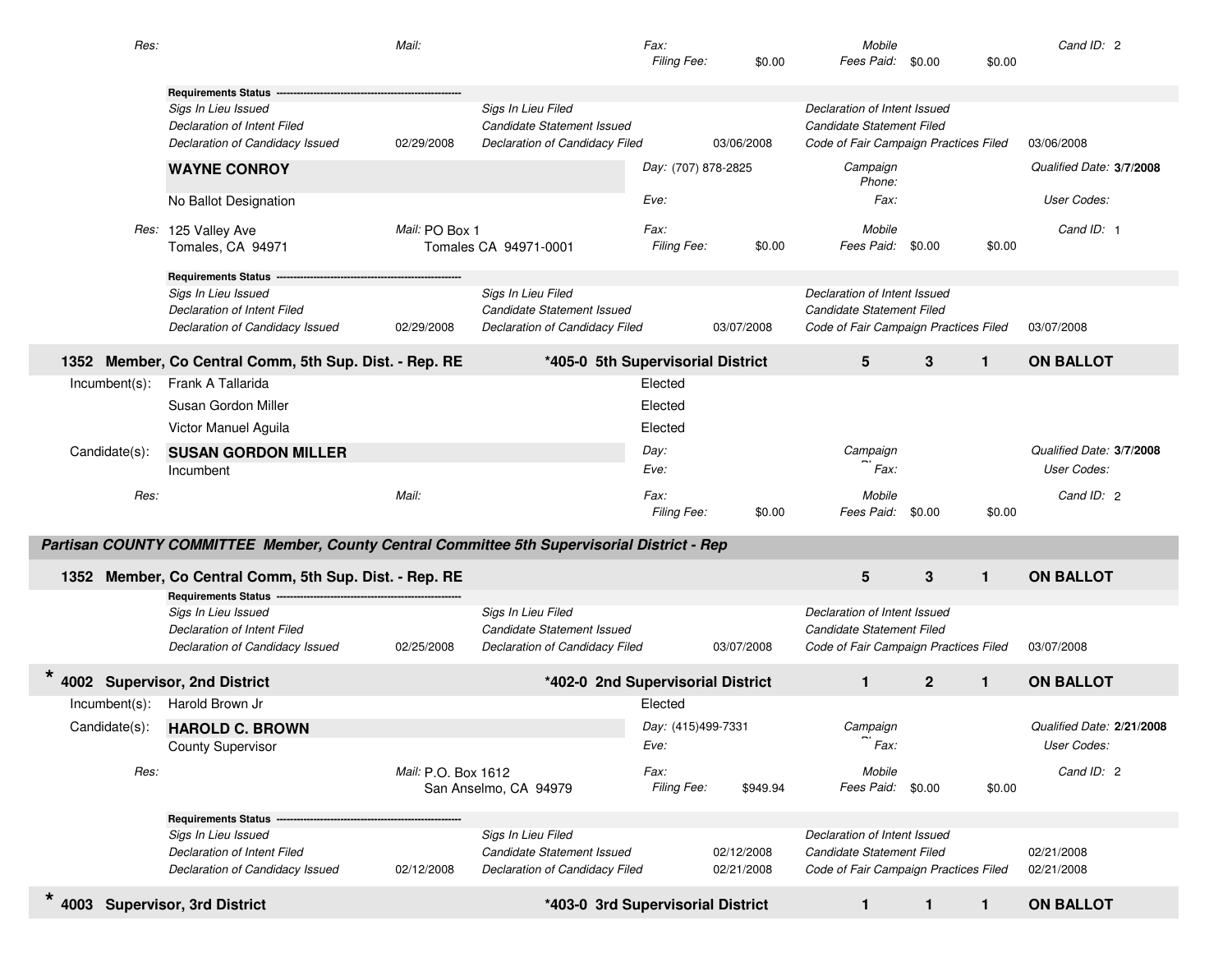| $Incumbent(s)$ : | Charles F Mc Glashan                                                                    |                  |                                                                                    | Elected                                  |                                    |                                                                                                    |                |        |                          |
|------------------|-----------------------------------------------------------------------------------------|------------------|------------------------------------------------------------------------------------|------------------------------------------|------------------------------------|----------------------------------------------------------------------------------------------------|----------------|--------|--------------------------|
| Candidate(s):    | <b>CHARLES F. MC GLASHAN</b>                                                            |                  |                                                                                    | Day: (415)388-5273                       |                                    | Campaign                                                                                           |                |        | Qualified Date: 3/7/2008 |
|                  | Member, Board of Supervisors                                                            |                  |                                                                                    | Eve:                                     |                                    | Fax:                                                                                               |                |        | User Codes:              |
|                  | Res: 41 Renz Rd<br>Mill Valley, CA 94941                                                | Mail: 41 Renz Rd | Mill Valley, CA 94941                                                              | <i>Fax:</i><br>Filing Fee:               | \$949.94                           | Mobile<br>Fees Paid: \$0.00                                                                        |                | \$0.00 | Cand ID: 1               |
|                  |                                                                                         |                  |                                                                                    |                                          | Email: cmcglashan@earthlink.net    |                                                                                                    |                |        |                          |
|                  | Requirements Status ---                                                                 |                  |                                                                                    |                                          |                                    |                                                                                                    |                |        |                          |
|                  | Sigs In Lieu Issued<br>Declaration of Intent Filed<br>Declaration of Candidacy Issued   | 02/12/2008       | Sigs In Lieu Filed<br>Candidate Statement Issued<br>Declaration of Candidacy Filed |                                          | 02/12/2008<br>03/07/2008           | Declaration of Intent Issued<br>Candidate Statement Filed<br>Code of Fair Campaign Practices Filed |                |        | 03/07/2008<br>03/07/2008 |
| $\star$<br>4004  | <b>Supervisor, 4th District</b>                                                         |                  | *404-0 4th Supervisorial District                                                  |                                          |                                    | $\mathbf 1$                                                                                        | $\overline{2}$ | 1      | <b>ON BALLOT</b>         |
| $Incumbent(s)$ : | Stephen H Kinsey                                                                        |                  |                                                                                    | Elected                                  |                                    |                                                                                                    |                |        |                          |
| Candidate(s):    | <b>STEVE KINSEY</b>                                                                     |                  |                                                                                    | Day: (415)499-7331                       |                                    | Campaign                                                                                           |                |        | Qualified Date: 3/7/2008 |
|                  | Member, Board of Supervisors                                                            |                  |                                                                                    | Eve:                                     |                                    | Fax:                                                                                               |                |        | User Codes:              |
| Res:             |                                                                                         | Mail: PO Box 81  | Forest Knolls CA 94933-0081                                                        | <i>Fax:</i><br>Filing Fee:               | \$949.94                           | Mobile<br>Fees Paid:                                                                               | \$0.00         | \$0.00 | Cand ID: 1               |
|                  | <b>Requirements Status</b>                                                              |                  |                                                                                    |                                          |                                    |                                                                                                    |                |        |                          |
|                  | Sigs In Lieu Issued<br>Declaration of Intent Filed<br>Declaration of Candidacy Issued   | 02/22/2008       | Sigs In Lieu Filed<br>Candidate Statement Issued<br>Declaration of Candidacy Filed |                                          | 02/22/2008<br>03/06/2008           | Declaration of Intent Issued<br>Candidate Statement Filed<br>Code of Fair Campaign Practices Filed |                |        | 03/06/2008<br>03/06/2008 |
|                  |                                                                                         |                  |                                                                                    |                                          |                                    |                                                                                                    |                |        |                          |
| $\star$<br>5001  |                                                                                         |                  |                                                                                    |                                          |                                    | 3                                                                                                  |                |        |                          |
|                  | Member, City Council, City of Belvedere                                                 |                  | *502-0 City Of Belvedere                                                           | Elected                                  |                                    |                                                                                                    | 3              | 3      | <b>ON BALLOT</b>         |
| $Incumbent(s)$ : | Jim Berg                                                                                |                  |                                                                                    |                                          |                                    |                                                                                                    |                |        |                          |
|                  | John C Telischak                                                                        |                  |                                                                                    | Elected                                  |                                    |                                                                                                    |                |        |                          |
|                  | <b>Gerald R Butler</b><br>Non-Partisan MUNICIPAL CITY OF BELVEDERE Member, City Council |                  |                                                                                    | Elected                                  |                                    |                                                                                                    |                |        |                          |
| 5001             |                                                                                         |                  |                                                                                    |                                          |                                    | 3                                                                                                  |                |        | <b>ON BALLOT</b>         |
|                  | Member, City Council, City of Belvedere                                                 |                  |                                                                                    |                                          |                                    |                                                                                                    | $\mathbf{3}$   | 3      | Qualified Date: 3/4/2008 |
| Candidate(s):    | <b>JERRY BUTLER</b><br>Incumbent                                                        |                  |                                                                                    | Day:<br>Eve:                             |                                    | Campaign<br>Fax:                                                                                   |                |        | User Codes:              |
| Res:             |                                                                                         | Mail:            |                                                                                    | Fax: (415)435-6513<br><b>Filing Fee:</b> | \$0.00                             | Mobile<br>Fees Paid:                                                                               | \$0.00         | \$0.00 | Cand ID: 2               |
|                  |                                                                                         |                  |                                                                                    |                                          | Email: jbutler@cityofbelvedere.org |                                                                                                    |                |        |                          |
|                  | <b>Requirements Status</b>                                                              |                  |                                                                                    |                                          |                                    |                                                                                                    |                |        |                          |
|                  | Sigs In Lieu Issued<br>Declaration of Intent Filed<br>Declaration of Candidacy Issued   |                  | Sigs In Lieu Filed<br>Candidate Statement Issued<br>Declaration of Candidacy Filed |                                          | 03/03/2008                         | Declaration of Intent Issued<br>Candidate Statement Filed<br>Code of Fair Campaign Practices Filed |                |        | 03/03/2008               |
|                  | <b>JOHN C. TELISCHAK</b>                                                                |                  |                                                                                    | Day: (415)945-9982                       |                                    | Campaign<br>Phone:                                                                                 |                |        | Qualified Date: 3/4/2008 |
|                  | Councilmember/Businessman                                                               |                  |                                                                                    | Eve: (415)435-0426                       |                                    | Fax:                                                                                               |                |        | User Codes:              |

Email: jct@telischakco.com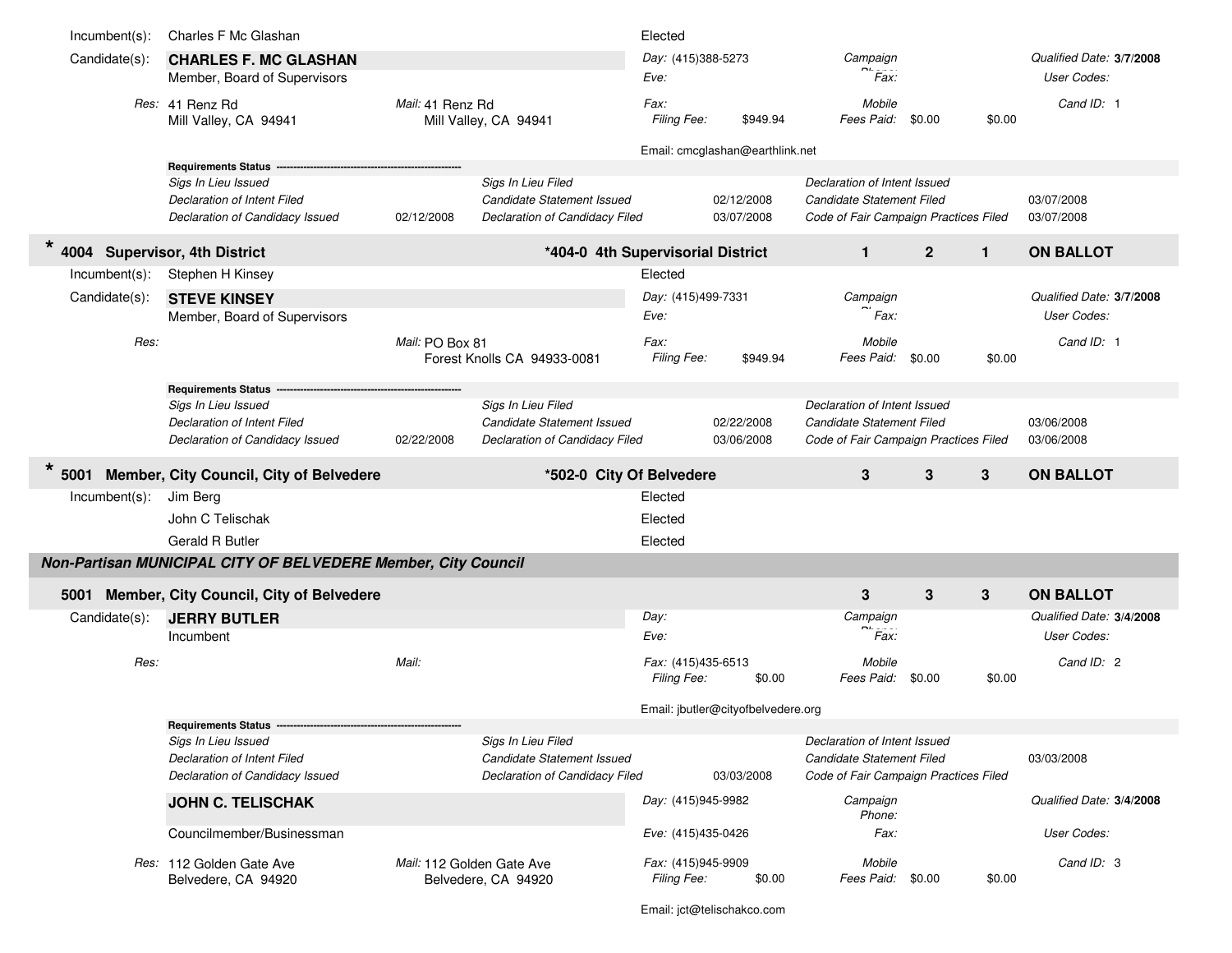|                  | <b>Requirements Status</b>                                     |                   |                                                              |                                   |                                |                                                                    |   |        |                          |  |
|------------------|----------------------------------------------------------------|-------------------|--------------------------------------------------------------|-----------------------------------|--------------------------------|--------------------------------------------------------------------|---|--------|--------------------------|--|
|                  | Sigs In Lieu Issued<br>Declaration of Intent Filed             |                   | Sigs In Lieu Filed<br>Candidate Statement Issued             |                                   |                                | Declaration of Intent Issued<br>Candidate Statement Filed          |   |        | 03/04/2008               |  |
|                  | Declaration of Candidacy Issued                                |                   | Declaration of Candidacy Filed                               |                                   | 03/04/2008                     | Code of Fair Campaign Practices Filed                              |   |        |                          |  |
|                  | <b>SANDRA D. DONNELL</b>                                       |                   |                                                              | Day:                              |                                | Campaign<br>Phone:                                                 |   |        | Qualified Date: 3/3/2008 |  |
|                  | <b>Community Volunteer</b>                                     |                   |                                                              | Eve:                              |                                | Fax:                                                               |   |        | User Codes:              |  |
| Res:             |                                                                | Mail:             |                                                              | Fax: (415)435-6048<br>Filing Fee: | \$0.00                         | Mobile<br>Fees Paid: \$0.00                                        |   | \$0.00 | Cand ID: 1               |  |
|                  |                                                                |                   |                                                              |                                   | Email: sddonnell@earthlink.net |                                                                    |   |        |                          |  |
|                  | <b>Requirements Status</b>                                     |                   |                                                              |                                   |                                |                                                                    |   |        |                          |  |
|                  | Sigs In Lieu Issued                                            |                   | Sigs In Lieu Filed                                           |                                   |                                | Declaration of Intent Issued                                       |   |        |                          |  |
|                  | Declaration of Intent Filed<br>Declaration of Candidacy Issued |                   | Candidate Statement Issued<br>Declaration of Candidacy Filed |                                   | 03/03/2008                     | Candidate Statement Filed<br>Code of Fair Campaign Practices Filed |   |        | 03/03/2008               |  |
| *                | 5062 Member, Town Council, Town of Ross                        |                   | *508-0 Town Of Ross                                          |                                   |                                | 3                                                                  | 6 | 6      | <b>ON BALLOT</b>         |  |
| $Incumbent(s)$ : | R Scot Hunter                                                  |                   |                                                              | Elected                           |                                |                                                                    |   |        |                          |  |
|                  | Diane Shinta Durst                                             |                   |                                                              | Appointed                         |                                |                                                                    |   |        |                          |  |
|                  | <b>Richard Kent Strauss</b>                                    |                   |                                                              | Elected                           |                                |                                                                    |   |        |                          |  |
| Candidate(s):    | <b>R. SCOT HUNTER</b>                                          |                   |                                                              | Day: (415)990-9911                |                                | Campaign                                                           |   |        | Qualified Date: 3/4/2008 |  |
|                  | Incumbent                                                      |                   |                                                              | Eve:                              |                                | Fax:                                                               |   |        | User Codes:              |  |
| Res:             |                                                                | Mail: PO Box 1716 | Ross CA 94957-1716                                           | Fax: (415)459-1997<br>Filing Fee: | \$0.00                         | Mobile<br>Fees Paid: \$0.00                                        |   | \$0.00 | Cand ID: 2               |  |
|                  |                                                                |                   |                                                              |                                   |                                |                                                                    |   |        |                          |  |
|                  |                                                                |                   |                                                              |                                   | Email: scothunter@comcast.net  |                                                                    |   |        |                          |  |
|                  | <b>Requirements Status</b>                                     |                   |                                                              |                                   |                                |                                                                    |   |        |                          |  |
|                  | Sigs In Lieu Issued                                            |                   | Sigs In Lieu Filed                                           |                                   |                                | Declaration of Intent Issued                                       |   |        |                          |  |
|                  | Declaration of Intent Filed<br>Declaration of Candidacy Issued |                   | Candidate Statement Issued<br>Declaration of Candidacy Filed |                                   | 03/03/2008                     | Candidate Statement Filed<br>Code of Fair Campaign Practices Filed |   |        | 03/03/2008               |  |
|                  | <b>DOUGLAS MARC ABRAMS</b>                                     |                   |                                                              | Day: (415)460-6040                |                                | Campaign<br>Phone:                                                 |   |        | Qualified Date: 3/7/2008 |  |
|                  | Private Investor                                               |                   |                                                              | Eve:                              |                                | Fax:                                                               |   |        | User Codes:              |  |
| Res:             |                                                                | Mail: PO Box 142  |                                                              | Fax: (415)460-6041                |                                | Mobile                                                             |   |        | Cand ID: 5               |  |
|                  |                                                                |                   | Ross CA 94957-0142                                           | Filing Fee:                       | \$0.00                         | Fees Paid: \$0.00                                                  |   | \$0.00 |                          |  |
|                  | Non-Partisan MUNICIPAL TOWN OF ROSS Member, Town Council       |                   |                                                              |                                   |                                |                                                                    |   |        |                          |  |
|                  | 5062 Member, Town Council, Town of Ross                        |                   |                                                              |                                   |                                | 3                                                                  | 6 | 6      | <b>ON BALLOT</b>         |  |
|                  |                                                                |                   |                                                              |                                   | Email: douglasabrams@yahoo.com |                                                                    |   |        |                          |  |
|                  | <b>Requirements Status</b>                                     |                   |                                                              |                                   |                                |                                                                    |   |        |                          |  |
|                  | Sigs In Lieu Issued                                            |                   | Sigs In Lieu Filed                                           |                                   |                                | Declaration of Intent Issued                                       |   |        |                          |  |
|                  | Declaration of Intent Filed<br>Declaration of Candidacy Issued |                   | Candidate Statement Issued<br>Declaration of Candidacy Filed |                                   | 03/07/2008                     | Candidate Statement Filed<br>Code of Fair Campaign Practices Filed |   |        | 03/07/2008               |  |
|                  | <b>DON SANTA</b>                                               |                   |                                                              | Day:                              |                                | Campaign<br>Phone:                                                 |   |        | Qualified Date: 3/7/2008 |  |
|                  | <b>Business Owner</b>                                          |                   |                                                              | Eve:                              |                                | Fax:                                                               |   |        | User Codes:              |  |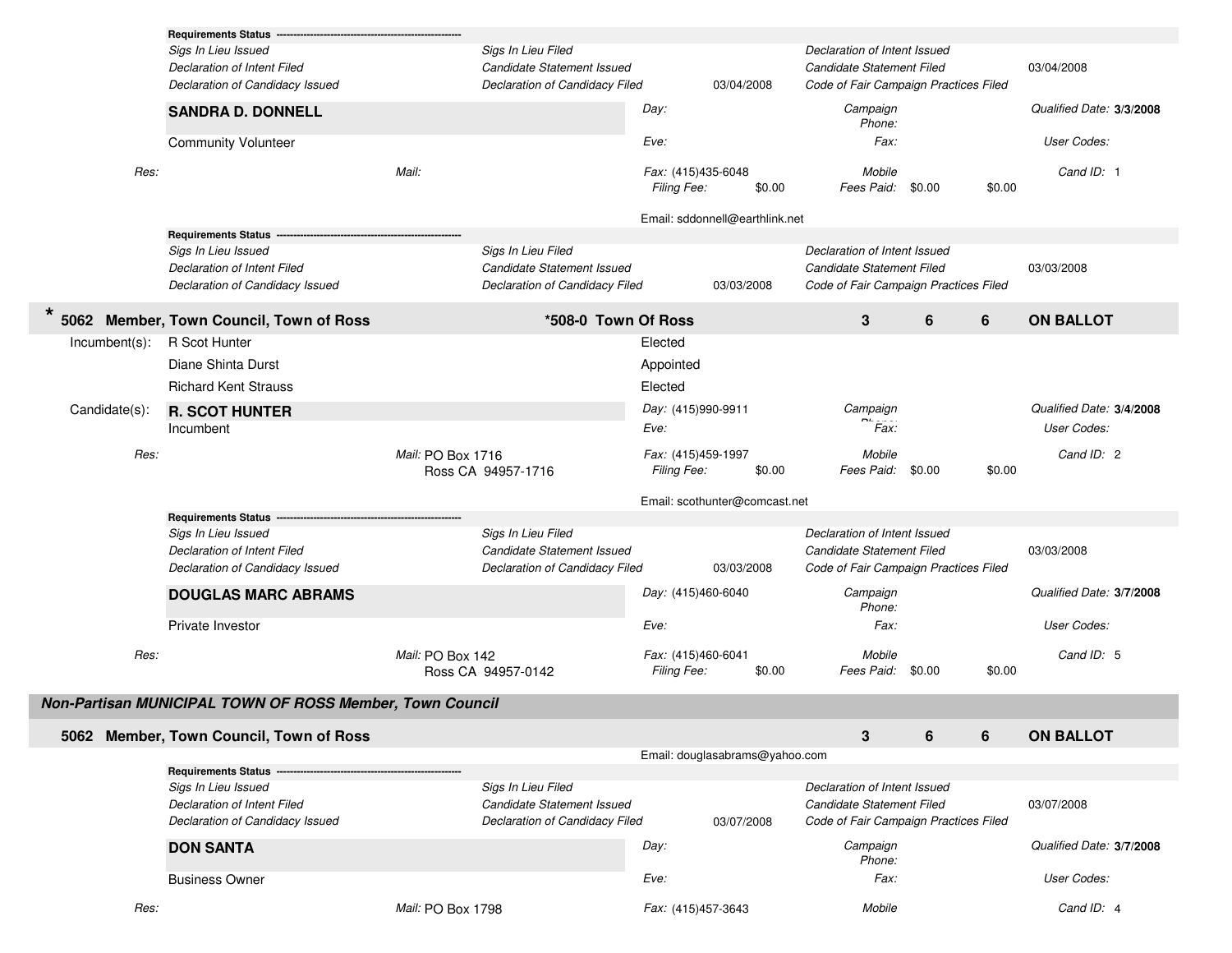Ross CA

**\***

**\***

03/07/2008*Day:* **STRAUSS** (415)362-3144 *Campaign Eve:Cand ID:* 1\$0.00 03/03/2008*Day:* **MARTIN** (415)215-8411 *Campaign Eve: Cand ID:* 3\$0.00 03/04/2008*Day: Eve:Cand ID:* 6\$0.00 03/07/2008*Eve:Cand ID:* 4Email: don@donsanta.com **Requirements Status** *Sigs In Lieu Issued Sigs In Lieu Filed Declaration of Intent Issued Declaration of Intent Filed Candidate Statement Issued Candidate Statement Filed* 03/07/2008*Declaration of Candidacy Issued Declaration of Candidacy Filed Code of Fair Campaign Practices Filed* **3/3/2008***Qualified Date:* Incumbent *Fax: User Codes:* **RICHARD***Phone:Res: Mail:* 901 Battery St #304 *Fax:* (415)362-1816 *Mobile* San Francisco, CA 94111 *Filing Fee: Fees Paid:* \$0.00 \$0.00 Email: rstrauss@straussarchitects.com **Requirements Status** *Sigs In Lieu Issued Sigs In Lieu Filed Declaration of Intent Issued Declaration of Intent Filed Candidate Statement Issued Candidate Statement Filed* 03/03/2008*Declaration of Candidacy Issued Declaration of Candidacy Filed Code of Fair Campaign Practices Filed* **3/5/2008** *Qualified Date:* Retired *Fax: User Codes:* **CHRISTOPHER***Phone:Res:Mail:* PO Box 1785 Box 1785 *Fax:* (415)460-6707 *Mobile* Ross CA 94957-1785 *Filing Fee: Fees Paid:* \$0.00 \$0.00 Email: zapwharf@comcast.net **Requirements Status** *Sigs In Lieu Issued Sigs In Lieu Filed Declaration of Intent Issued Declaration of Intent Filed Candidate Statement Issued Candidate Statement Filed* 03/04/2008*Declaration of Candidacy Issued Declaration of Candidacy Filed Code of Fair Campaign Practices Filed* **3/7/2008***Qualified Date:* Appointed Incumbent *Fax: User Codes:* **DIANE DURST** *Campaign Phone:Res: Mail:* PO Box 470 *Fax:* (415)485-3812 *Mobile* Ross CA 94957-0470 *Filing Fee: Fees Paid:* \$0.00 \$0.00 Email: shadyridge@earthlink.net **Requirements Status** *Sigs In Lieu Issued Sigs In Lieu Filed Declaration of Intent Issued Declaration of Intent Filed Candidate Statement Issued Candidate Statement Filed* 03/07/2008*Declaration of Candidacy Issued Declaration of Candidacy Filed Code of Fair Campaign Practices Filed* **6038 Director, Sanitary Dis 1 - Ross Vly Director, Sanitary Dis 1 -Ross Vly SA01-0 Ross Valley Sanitary District No. 1 2 4 4 ON BALLOT** Incumbent(s): Marcia A Johnson Appointed Appointed Appointed Appointed Appointed Appointed Appointed Appointed Heather Susanna Brown Elected **6038 Director, Sanitary Dis 1 - Ross Vly Director, Sanitary Dis 1 -Ross Vly SA01-0 Ross Valley Sanitary District No. 1 2 4 4 ON BALLOT** Candidate(s): **HOLLAND** *Day: Campaign Phone: Qualified Date:* **3/7/2008**Leadership Development Consultant *Fax: User Codes: Res:Mail: Fax: Mobile*